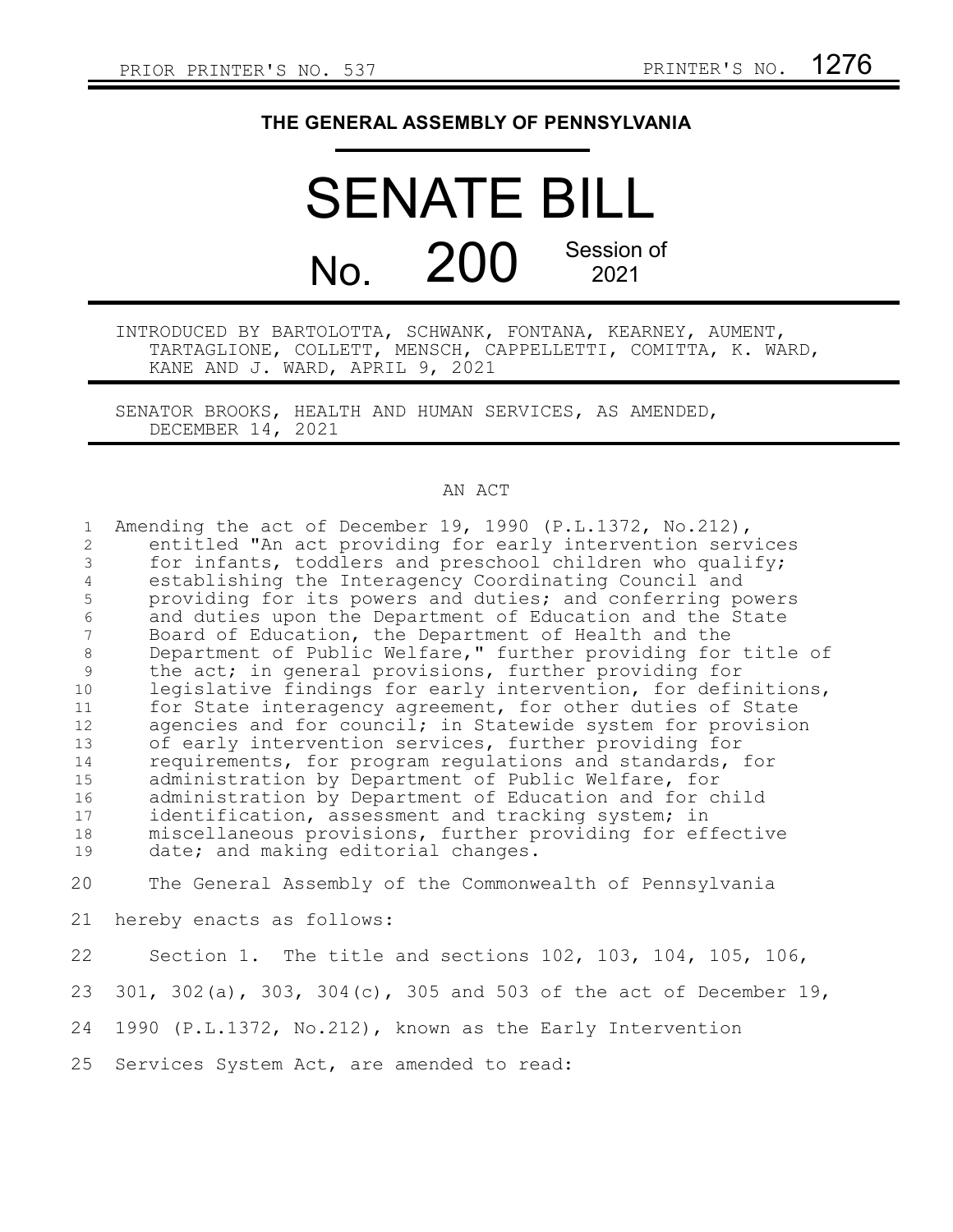| 1  | AN ACT                                                            |     |
|----|-------------------------------------------------------------------|-----|
| 2  | Providing for early intervention services for infants, toddlers   |     |
| 3  | and preschool children who qualify; establishing the              |     |
| 4  | Interagency Coordinating Council and providing for its powers     |     |
| 5  | and duties; and conferring powers and duties upon the             |     |
| 6  | Department of Education and the State Board of Education, the     |     |
| 7  | Department of Health and the Department of [Public Welfare]       |     |
| 8  | Human Services.                                                   |     |
| 9  | Section 102. Legislative findings for early intervention.         |     |
| 10 | Needs.--The General Assembly finds that there is a need<br>(a)    |     |
| 11 | to:                                                               |     |
| 12 | Increase the opportunity for the development of<br>(1)            |     |
| 13 | infants, toddlers and eligible young children who [are            | <-- |
| 14 | fhandicapped] <u>disabled</u> HAVE A DISABILITY OR DEVELOPMENTAL  |     |
| 15 | DELAY in order to minimize their potential for developmental      |     |
| 16 | delay.                                                            |     |
| 17 | Minimize the need for special education services as<br>(2)        |     |
| 18 | these infants, toddlers and eligible young children who [are      |     |
| 19 | {handicapped] disabled HAVE A DISABILITY OR DEVELOPMENTAL         | <-- |
| 20 | DELAY attain the age of beginners.                                |     |
| 21 | Reduce the number of [handicapped] disabled<br>(3)                | <-- |
| 22 | individuals WHO HAVE A DISABILITY OR DEVELOPMENTAL DELAY          | <-- |
| 23 | being placed in institutions and enhance their potential for      |     |
| 24 | independent living in society.                                    |     |
| 25 | Assist the families of [handicapped] eligible<br>(4)              |     |
| 26 | infants and toddlers to meet their children's special needs.      |     |
| 27 | Implement the provisions of Parts B and $[H] \subseteq$ in<br>(5) |     |
| 28 | order to be eligible to receive Federal funding to help           |     |
| 29 | establish and maintain programs and services to assist            |     |

[handicapped] eligible infants, toddlers and their families 30

20210SB0200PN1276 - 2 -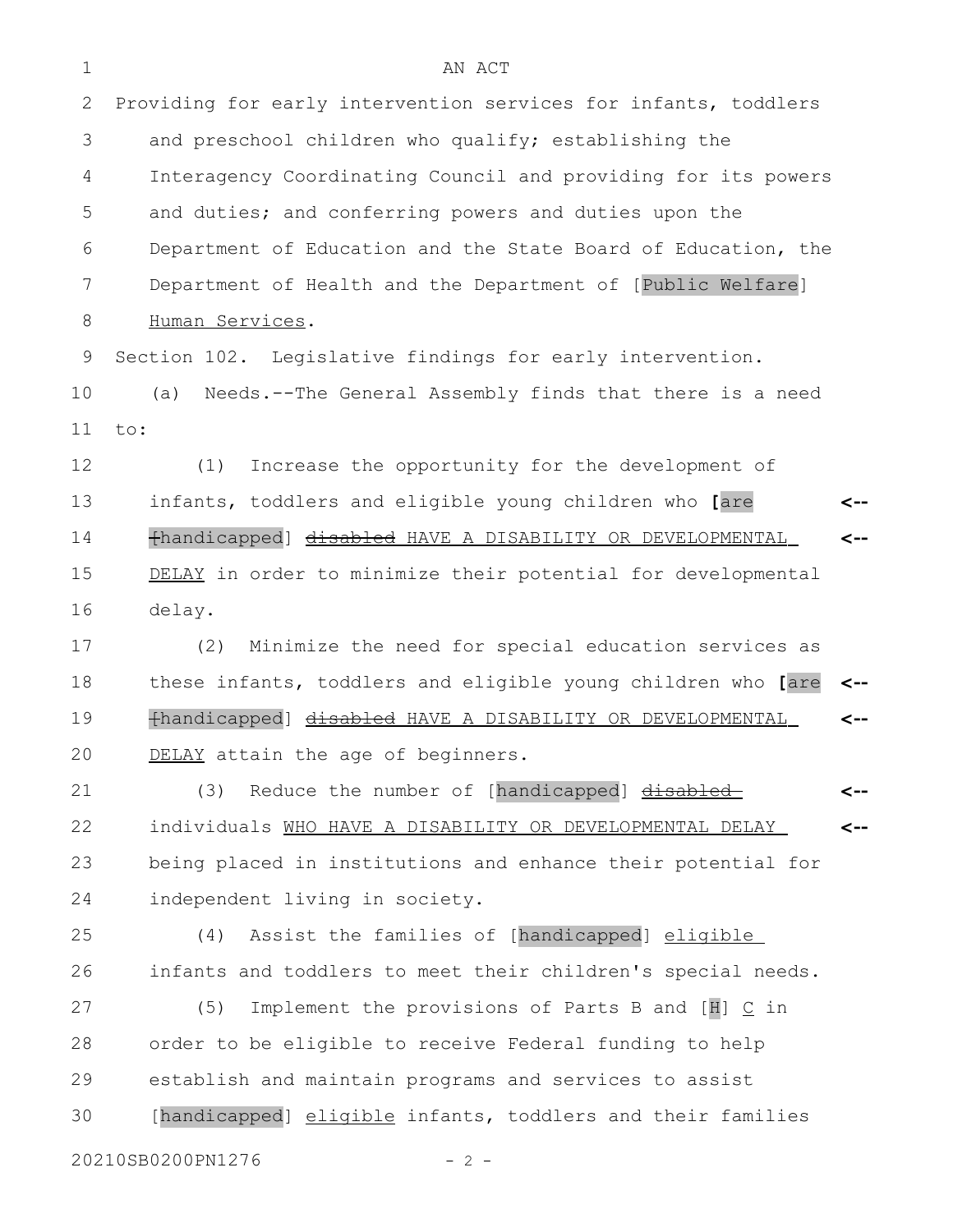and eligible young children. 1

(b) Remedy.--The General Assembly further finds that early intervention services for [handicapped] eligible infants, toddlers and their families and eligible young children are cost effective and effectively serve the developmental needs of children who **[**are [handicapped] disabled HAVE A DISABILITY OR **<--** DEVELOPMENTAL DELAY. 2 3 4 5 6 7

Section 103. Definitions. 8

The following words and phrases when used in this act shall have the meanings given to them in this section unless the context clearly indicates otherwise: 9 10 11

"Age of beginners." The minimum age established by the school district board of directors for admission to the district's first grade under 22 Pa. Code § 11.15 (relating to admission of beginners). 12 13 14 15

"Council." The Interagency Coordinating Council established in section 106. 16 17

"Early intervention services." Developmental services which meet all of the following: 18 19

20

(1) Are provided under public supervision.

(2) Are designed to meet the developmental needs of [a handicapped infant, toddler or eligible young child] eligible infants and toddlers and eligible young children in any of the following areas: 21 22 23 24 25

(i) Physical development.

(ii) Cognitive development. 26

(iii) Sensory development. 27

(iv) Language and speech development or alternative communication development. 28 29

(v) Psycho-social development. 30

20210SB0200PN1276 - 3 -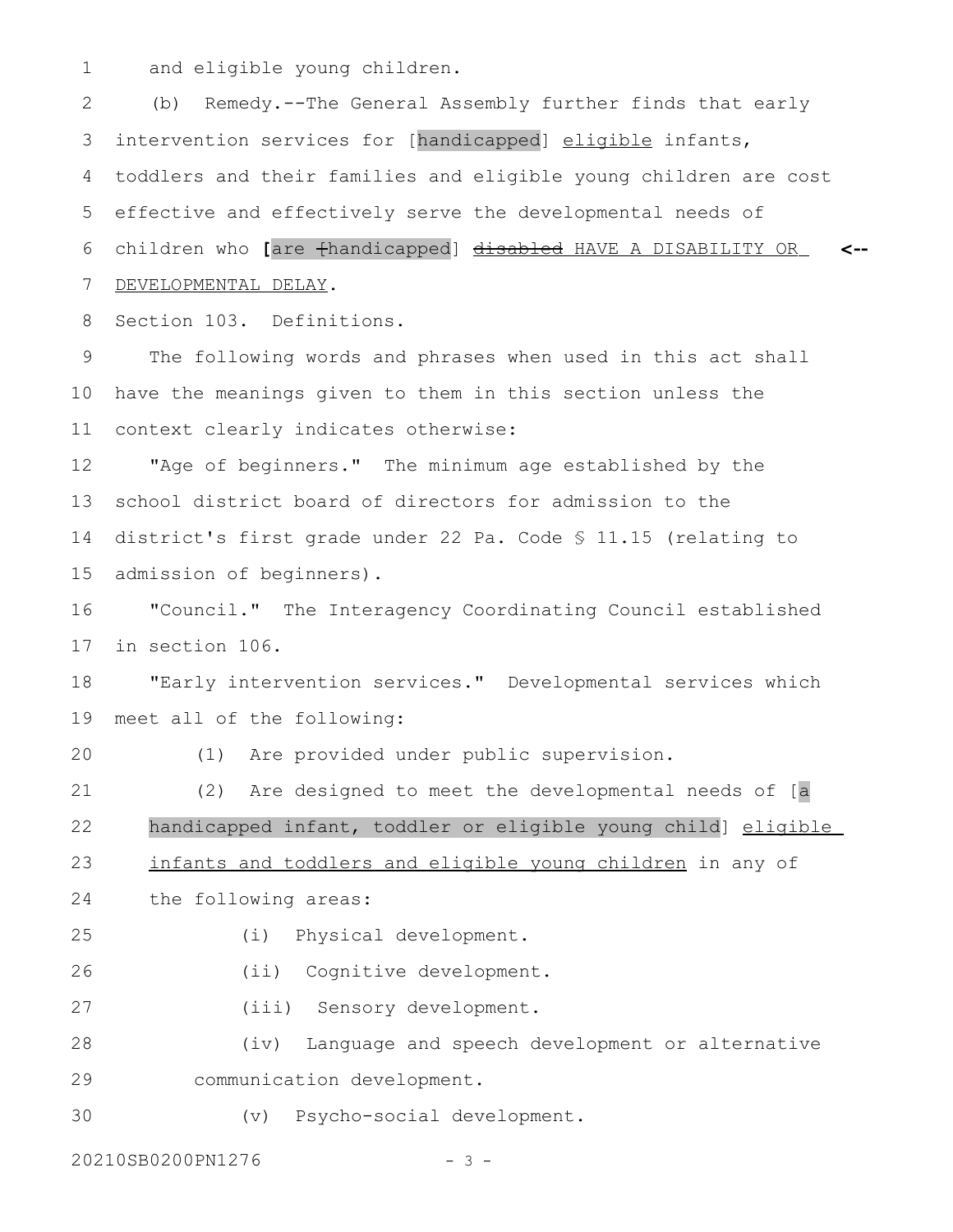| $\mathbf 1$   | (vi) Self-help skills.                                       |
|---------------|--------------------------------------------------------------|
| $\mathbf{2}$  | (3)<br>Are developed to meet the requirements of this act,   |
| 3             | including, but not limited to, the following:                |
| 4             | (i)<br>Family training.                                      |
| 5             | (ii) Social work services, including counseling and          |
| 6             | home visits.                                                 |
| 7             | (iii) Special instruction.                                   |
| 8             | (iv) Speech pathology and audiology.                         |
| $\mathcal{G}$ | Occupational therapy.<br>$(\triangledown)$                   |
| 10            | (vi) Physical therapy.                                       |
| 11            | (vii) Psychological services.                                |
| 12            | (viii) Medical services only for diagnostic or               |
| 13            | evaluation purposes.                                         |
| 14            | Early identification, screening and assessment<br>(ix)       |
| 15            | services.                                                    |
| 16            | Health services necessary to enable the infant<br>(x)        |
| 17            | or toddler to benefit from the other early intervention      |
| 18            | services.                                                    |
| 19            | Assistive technology devices and services.<br>(xi)           |
| 20            | (xii) For [handicapped] eligible infants and                 |
| 21            | toddlers, other services required by Part $[H] \subseteq$ .  |
| 22            | Are provided by qualified personnel, including, but<br>(4)   |
| 23            | not limited to, special educators, speech and language       |
| 24            | pathologists and audiologists, occupational therapists,      |
| 25            | physical therapists, psychologists, social workers, nurses   |
| 26            | and nutritionists.                                           |
| 27            | Are provided in conformity with an individualized<br>(5)     |
| 28            | family service plan for eligible infants, toddlers and their |
| 29            | families.                                                    |
| 30            | Are provided to eligible young children in<br>(6)            |

20210SB0200PN1276 - 4 -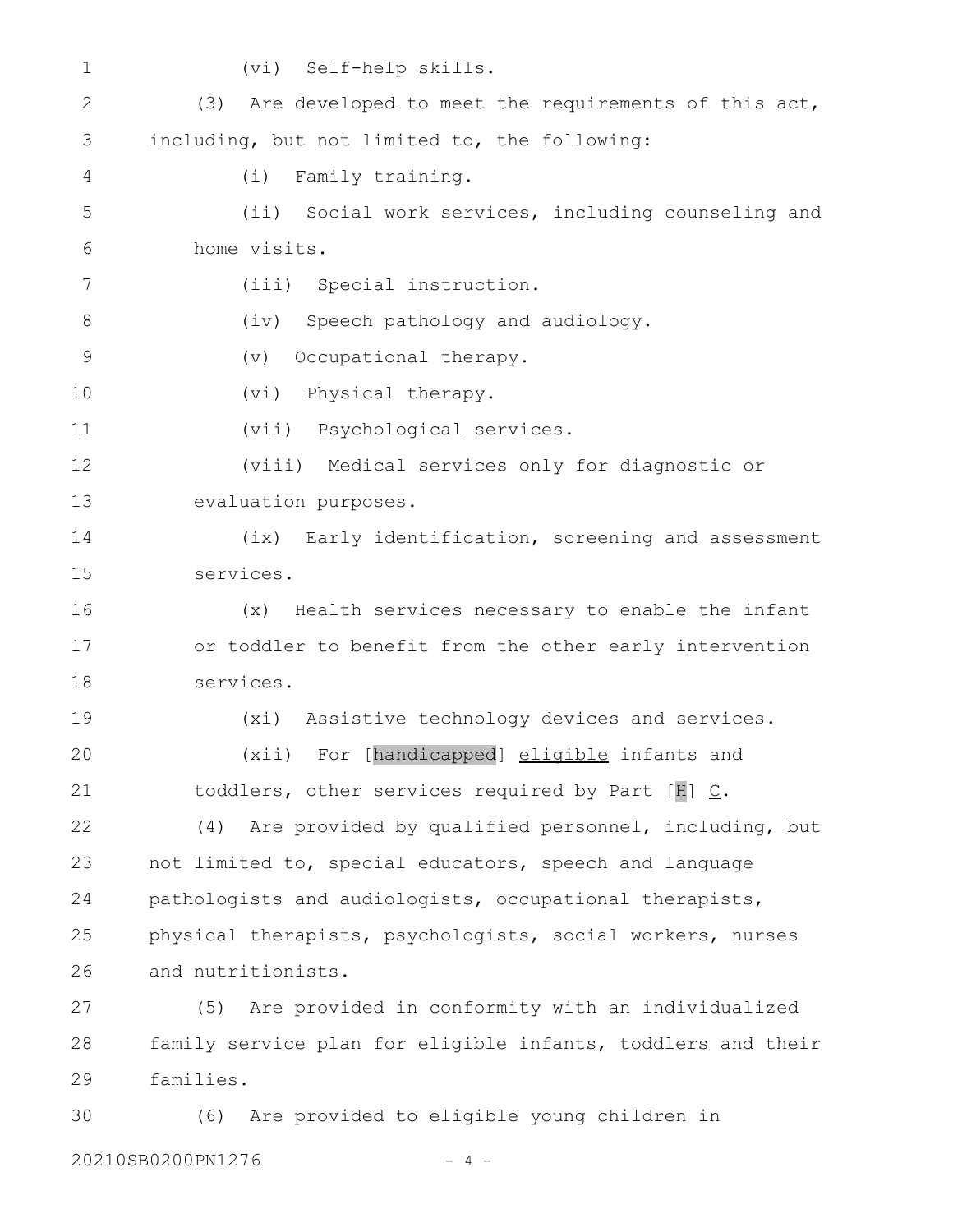compliance with the provisions of this act and Part B. Compliance includes procedural safeguards and free appropriate public education, including related services and individualized education programs. 1 2 3 4

(7) Are provided in the least restrictive environment appropriate to the child's needs. Infants, toddlers and [eligible] young children who will be served in a non-homebased setting must, to the maximum extent consistent with the child's abilities, receive early intervention services in a setting with [nonhandicapped] nondisabled children MHO ARE NOT DISABLED. Each infant's or toddler's IFSP and each [eligible] young child's IEP must contain the recommended service option placement and the rationale for why it represents the least restrictive environment. **<--** 5 6 7 8 9 10 11 12 13 14

["Education of the Handicapped Act." The Education of the Handicapped Act (Public Law 91-230, 20 U.S.C. § 1401 et seq.).] "Eligible infants and toddlers." Individuals ranging in age from birth to two years of age, inclusive, who need early 15 16 17 18

intervention services for any of the following reasons: 19

(1) They are experiencing developmental delays, as defined by regulations of the Department of Human Services and as measured by appropriate diagnostic instruments and procedures in any of the following areas: cognitive 20 21 22 23

development, sensory development, physical development, 24

language and speech development, psycho-social development or 25

self-help skills. 26

(2) They have a diagnosed physical or mental condition 27

which has a high probability of resulting in developmental 28

delay under paragraph (1). This paragraph applies to 29

conditions with known etiologies and developmental 30

20210SB0200PN1276 - 5 -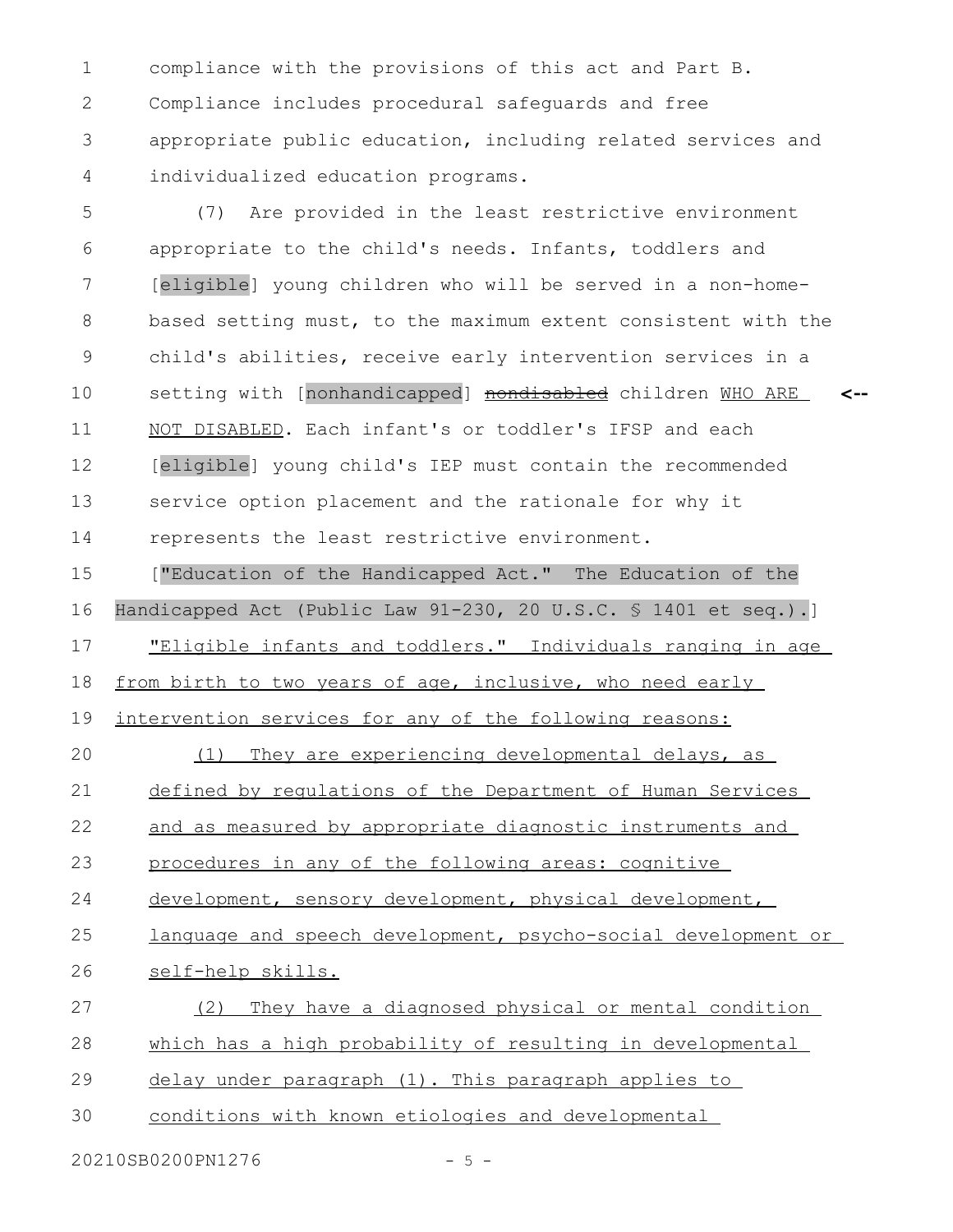consequences. These conditions include Down syndrome, other chromosomal abnormalities, sensory impairments, including vision and hearing, inborn errors of metabolism, microcephaly, severe attachment disorders, including failure to thrive, seizure disorders and fetal alcohol syndrome. "Eligible young child." A child who is younger than the age of beginners and at least three years of age and who meets any 1 2 3 4 5 6 7

of the following criteria: 8

(1) The child has any of the following physical or mental disabilities: autism/pervasive developmental disorder, serious emotional disturbance, neurological impairment, deafness/hearing impairment, specific learning disability, [mental retardation, multihandicap, ] intellectual disability, other health impairment, physical disability, speech impairment or blindness/visual impairment. 9 10 11 12 13 14 15

(2) The child is considered to have a developmental delay, as defined by regulations of the State Board of Education and the standards of the Department of Education. ["Handicapped infants and toddlers." Individuals ranging in age from birth to two years of age, inclusive, who need early intervention services for any of the following reasons: 16 17 18 19 20 21

(1) They are experiencing developmental delays, as defined by regulations of the Department of Public Welfare and as measured by appropriate diagnostic instruments and procedures in any of the following areas: cognitive development, sensory development, physical development, language and speech development, psycho-social development or self-help skills. 22 23 24 25 26 27 28

(2) They have a diagnosed physical or mental condition which has a high probability of resulting in developmental 29 30

20210SB0200PN1276 - 6 -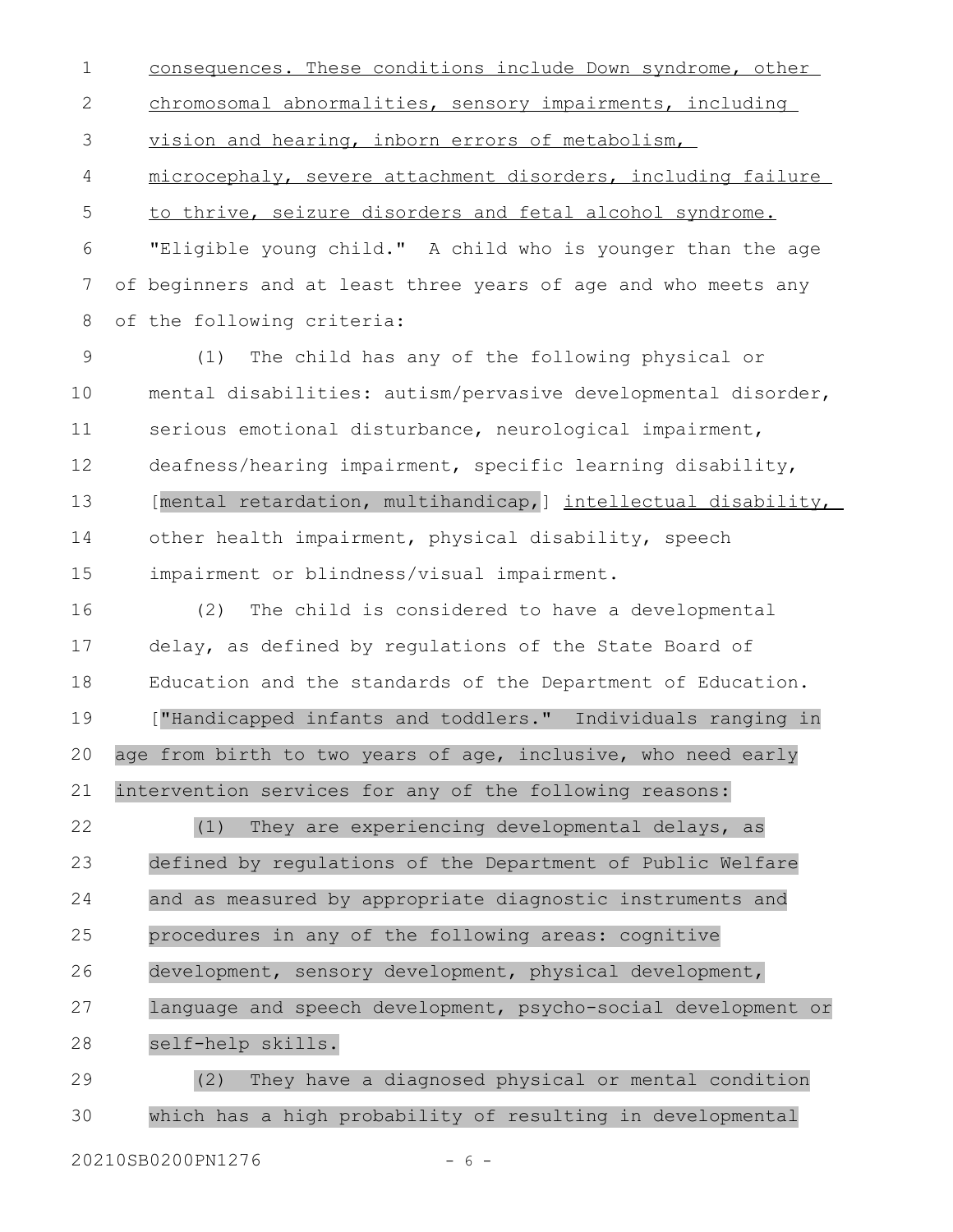delay under paragraph (1). This paragraph applies to conditions with known etiologies and developmental consequences. Examples of these conditions include Down syndrome; other chromosomal abnormalities; sensory impairments, including vision and hearing; inborn errors of metabolism; microcephaly; severe attachment disorders, including failure to thrive; seizure disorders; and fetal alcohol syndrome.] "Homeless." An individual who lacks a fixed, regular and adequate nighttime residence. The term includes: (1) Children and youth in any of the following: (i) Who are sharing the housing of another person due to loss of housing, economic hardship or a similar reason. (ii) Who are living in a motel, hotel, trailer park or camping grounds due to the lack of alternative adequate accommodations. (iii) Who are living in an emergency or transitional shelter. (iv) Who are abandoned in a hospital. (v) **[**Who are awaiting foster care placement**]** (RESERVED). (vi) Who have a primary nighttime residence that is a public or a private place not designed for or ordinarily used as a regular sleeping accommodation for human beings. (vii) Who are living in a car, park, public space, abandoned building, substandard housing, bus or train station or similar setting. (2) Migratory children who qualify as homeless for the 20210SB0200PN1276 - 7 -**<--** 1 2 3 4 5 6 7 8 9 10 11 12 13 14 15 16 17 18 19 20 21 22 23 24 25 26 27 28 29 30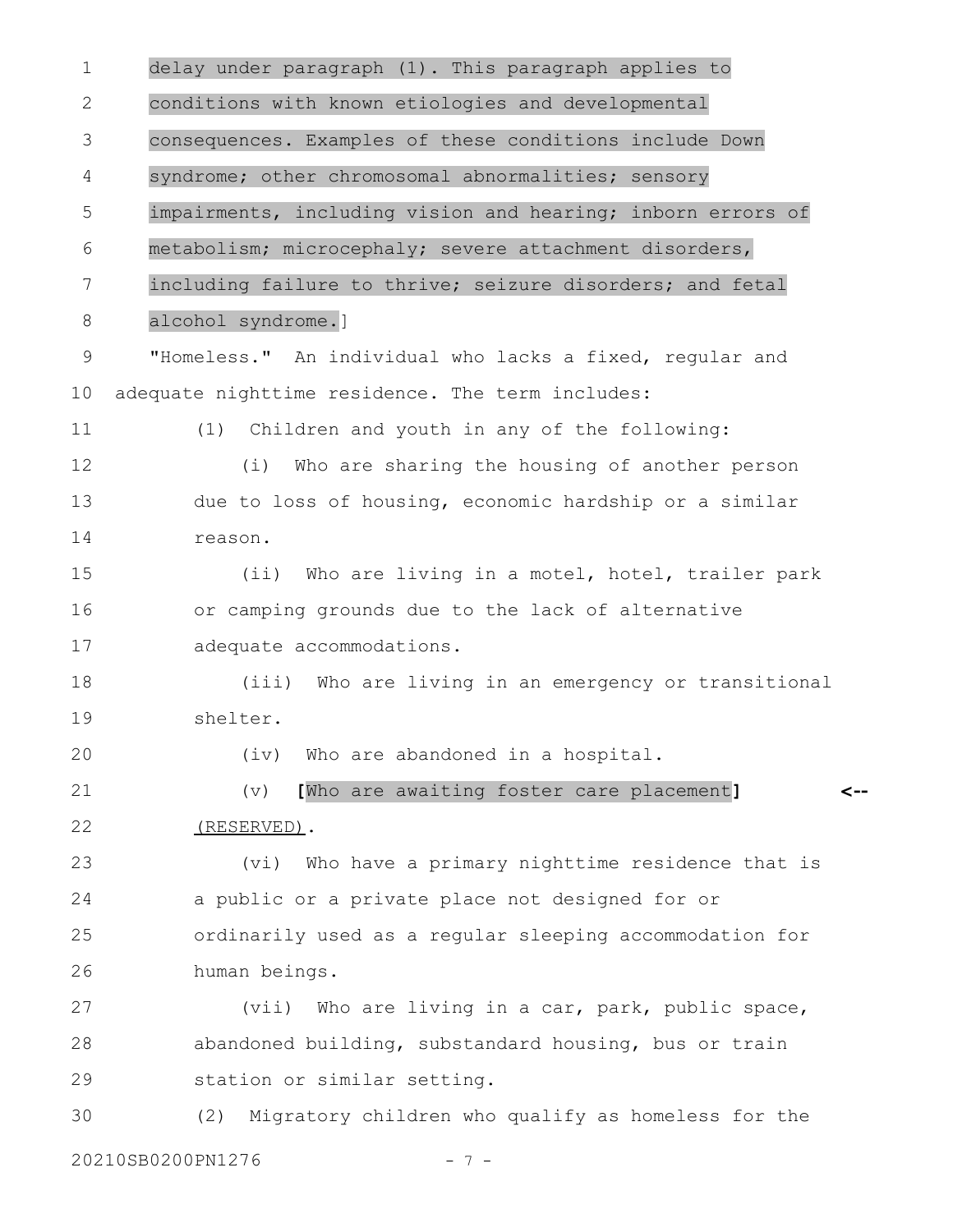purposes of this chapter because the child is living in one 1

of the circumstances in paragraph (1). 2

"IEP." Individualized Education Program. 3

"IFSP." Individualized Family Service Plan. 4

"Individuals with Disabilities Education Act." The 5

Individuals with Disabilities Education Act (Public Law 91-230, 6

20 U.S.C. § 1400 et seq.). 7

"Lead agency." For early intervention services to eligible children from birth to two years of age, inclusive, the Department of [Public Welfare] Human Services; for early intervention services to eligible young children, the Department of Education. 8 9 10 11 12

"Local interagency agreement." An agreement entered into by local agencies receiving early intervention funds directly from the Commonwealth and made under the State interagency agreement providing for the delivery of early intervention services within a specified geographic area. 13 14 15 16 17

"Mutually agreed-upon written arrangements." An agreement between the Department of Education and intermediate units, school districts or other public or private agencies that comply with the early intervention regulations of the State Board of Education and early intervention standards of the Department of Education. These agreements may include memoranda of understanding pursuant to approved plans submitted to the Department of Education by intermediate units and school districts. 18 19 20 21 22 23 24 25 26

"Part B." [Part B] Subchapter II of the [Education for the Handicapped] Individuals with Disabilities Education Act (20 U.S.C. § 1411 et seq.), as it applies to preschool children. ["Part H." Part H of the Education for the Handicapped Act 27 28 29 30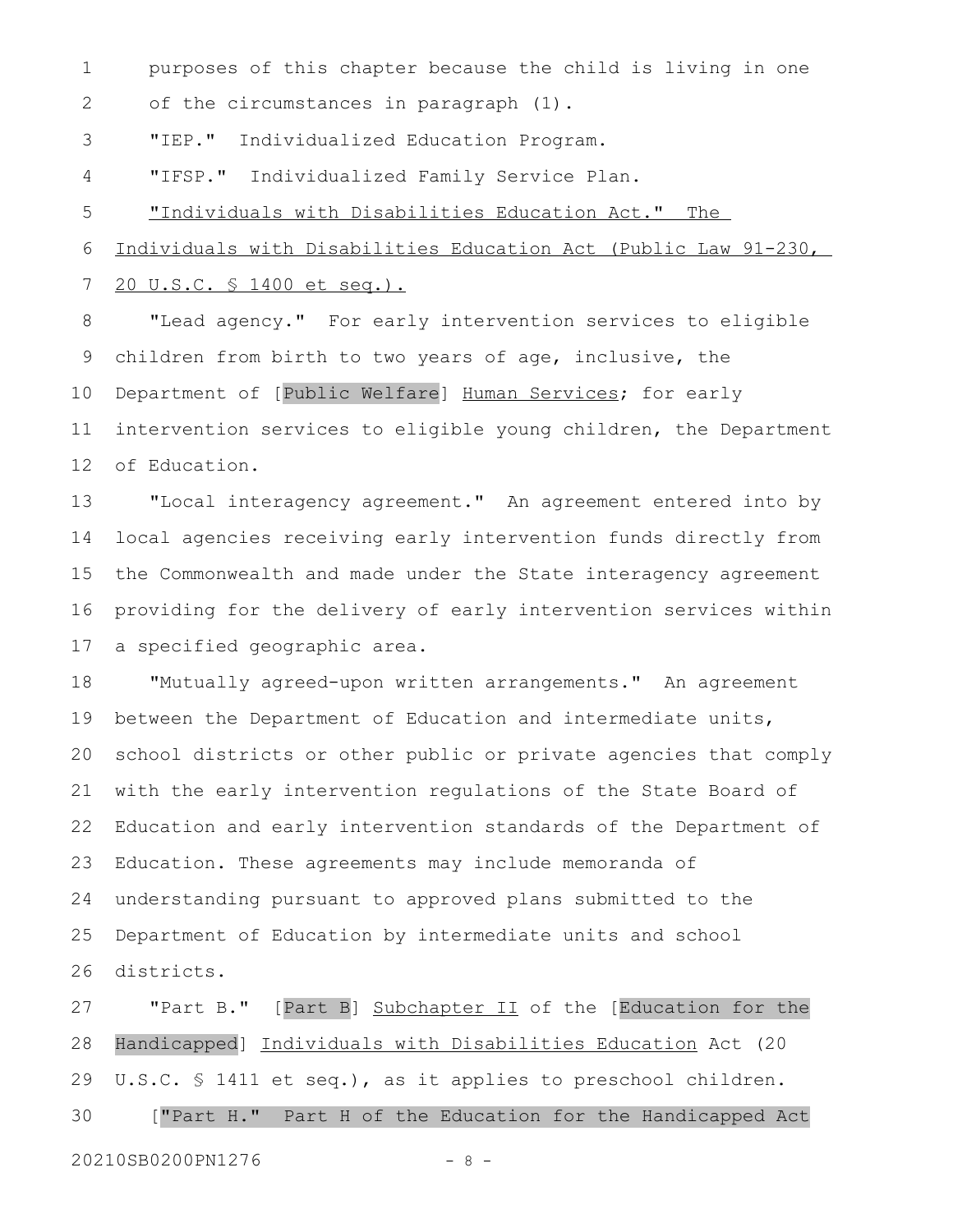(20 U.S.C. § 1471 et seq.).] 1

"Part C." Subchapter III of the Individuals with 2

Disabilities Education Act (Public Law 91-230, 20 U.S.C. § 1431 et seq.) 3 4

"Postpartum depression." Moderate to severe depression in a woman after she has given birth, which depression occurs after delivery or up to a year later. 5 6 7

"State interagency agreement." An agreement entered into by the Department of Education, the Department of Health, the Department of [Public Welfare] Human Services and any other Commonwealth agency for the purposes of this act and of Part B and Part  $[H] \subseteq$ . 8 9 10 11 12

Section 104. State interagency agreement. 13

(a) Interagency agreement.--The Department of Education, the Department of Health and the Department of [Public Welfare] Human Services shall enter into and maintain a State interagency agreement to enable the State and local agencies serving eligible infants[, ] and toddlers and eligible young children [who are handicapped] to establish working relationships that will increase the efficiency and effectiveness of their early intervention services. The agreement shall outline the responsibilities of those State and local agencies and shall implement a coordinated service delivery system through local interagency agreements. 14 15 16 17 18 19 20 21 22 23 24

(b) Components.--The State interagency agreement shall address, at a minimum, the following issues: 25 26

(1) Responsibilities of State and local agencies. 27

(2) Eligibility determination and referrals. 28

(3) Establishment of local agreements. 29

(4) Fiscal responsibilities of the agencies. 30

20210SB0200PN1276 - 9 -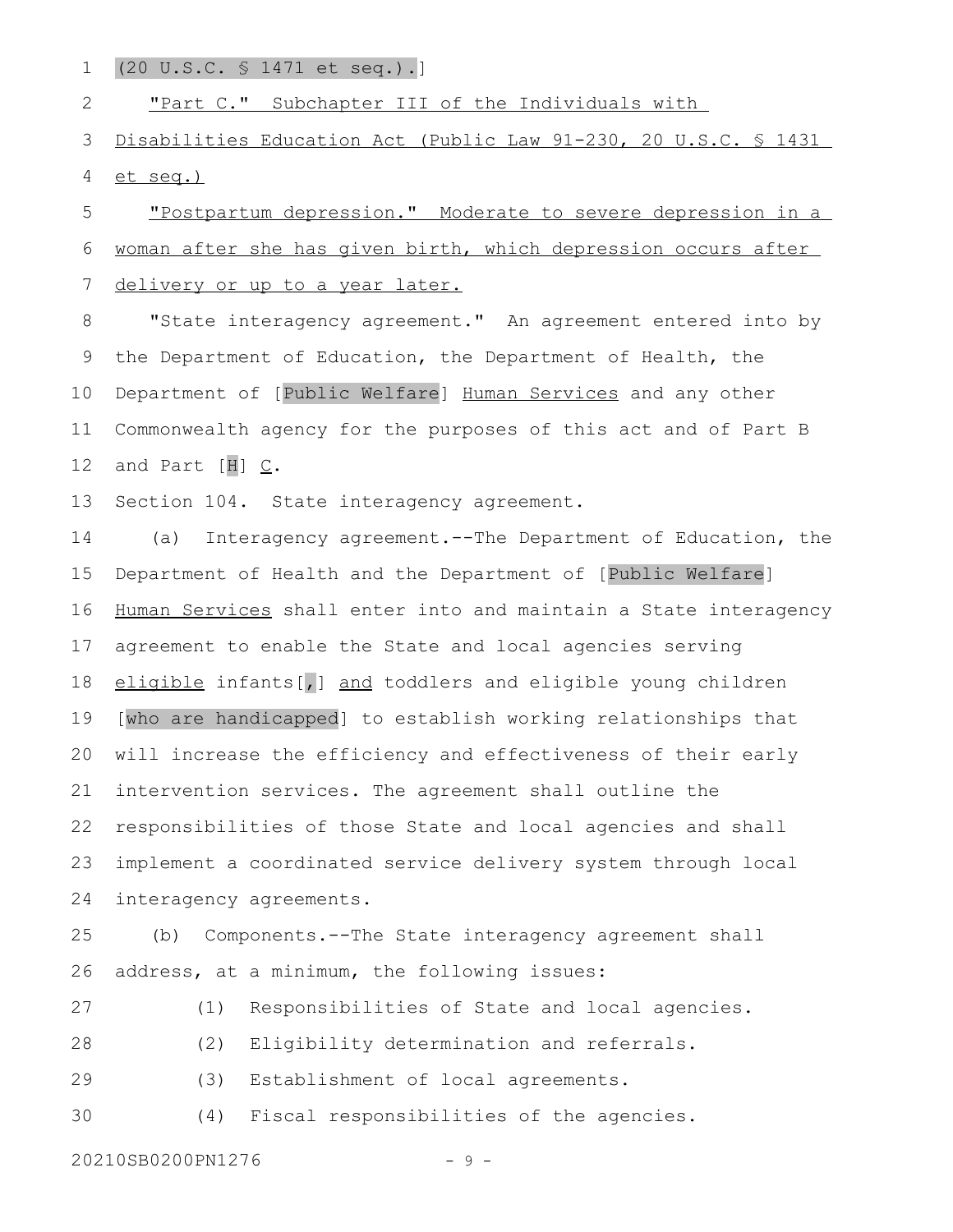- (5) Dispute resolution between agencies. 1
- (6) Payor of last resort. 2
	- (7) Maintenance of effort.
- 4

3

(8) Administrative management structure.

(9) Establishment and maintenance of local interagency coordinating councils, which shall include, but not be limited to, parents and private providers and which shall be authorized to advise and comment on the development of local interagency agreements for their specified geographic area and to communicate directly with the Department of Education, the Department of Health, the Department of [Public Welfare] Human Services and the council regarding the local interagency agreement and any other matters pertaining to 5 6 7 8 9 10 11 12 13

14

this act.

(10) Plans by the Department of Health, the Department of [Public Welfare] Human Services and the Department of Education to work together to develop a coordinated system of case management. 15 16 17 18

(c) Goal.--Issues under subsection (b) shall be addressed to meet the requirements of this act and the provisions of Part B and Part  $[H]$   $C$ . 19 20 21

Section 105. Other duties of State agencies. 22

(a) Statewide system.--The Department of Health, the Department of [Public Welfare] Human Services and the Department of Education shall be responsible for the establishment and maintenance of a Statewide system of early intervention services as provided in Chapter 3. 23 24 25 26 27

(b) Rulemaking.--The Department of Health, the Department of [Public Welfare] Human Services, the State Board of Education as the regulatory authority for the Department of Education and the 28 29 30

20210SB0200PN1276 - 10 -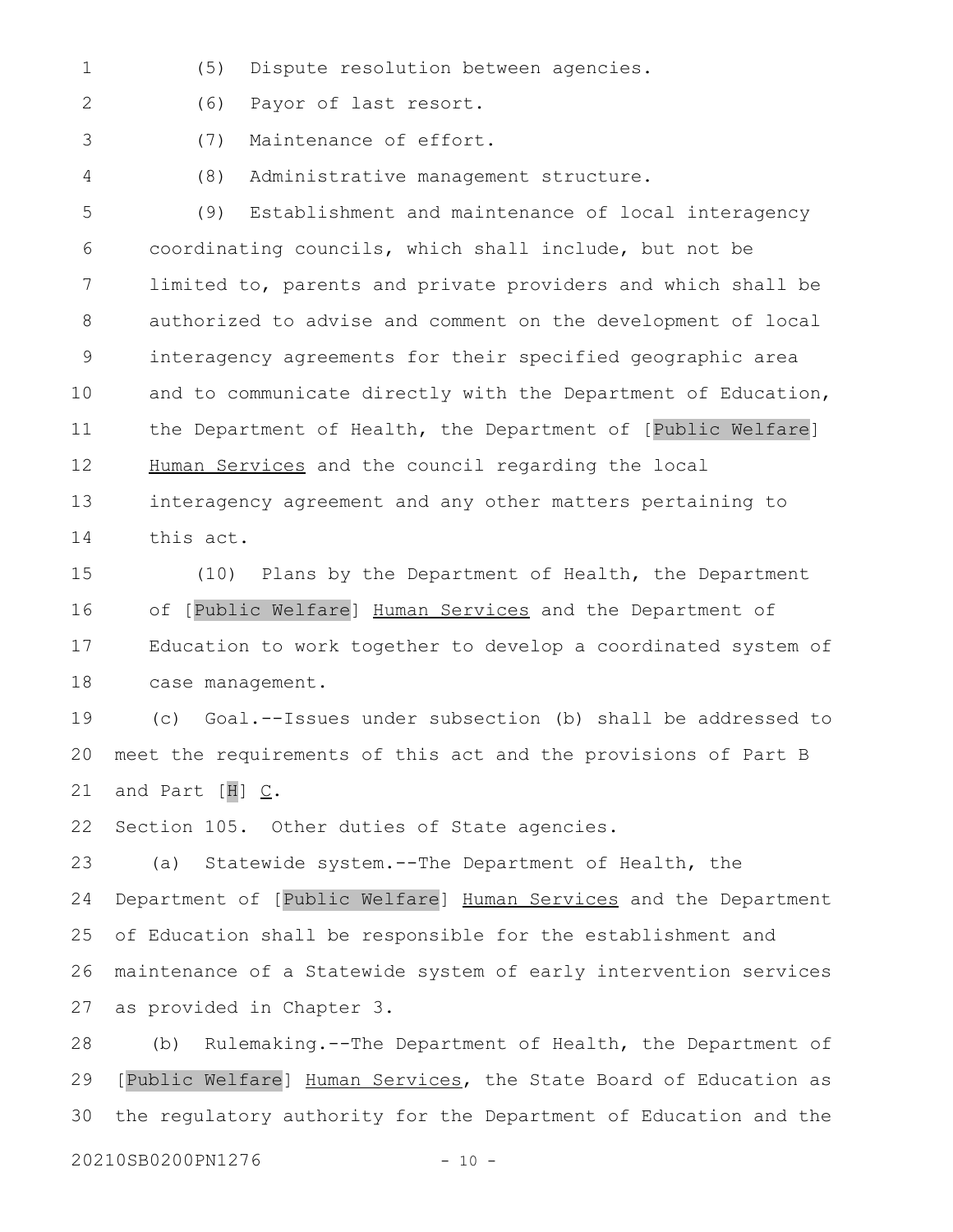Department of Education for standards shall submit draft regulations and standards to the council relating to the implementation of this act prior to formal promulgation in order to receive the recommendations of the council. If recommendations are not received by the appropriate State agency within 60 days of receipt by the council, the respective department or board may continue to develop and promulgate regulations and standards. 1 2 3 4 5 6 7 8

(c) Annual reports.--By July 31, the Department of Health, the Department of [Public Welfare] Human Services and the Department of Education shall submit annual reports to the council on the status of early intervention services during the preceding calendar year. These reports shall be used as the basis for the report submitted by the council under section 106(f)(4). 9 10 11 12 13 14 15

Section 106. Council. 16

(a) Establishment.--The Interagency Coordinating Council is established. The council shall consist of 15 voting members appointed by the Governor. The council shall serve as the council required by the [Education of the Handicapped Act Amendments of 1986 (Public Law 99-457, 100 Stat. 1145)] Individuals with Disabilities Education Act. The term of office of the voting members shall be three years, except for the cabinet officers or their designees who shall serve as long as they are in office. 17 18 19 20 21 22 23 24 25

(b) Membership.--The membership of the council shall consist of the following: 26 27

(1) Three parents of [handicapped] eligible infants[,] or toddlers or eligible young children. 28 29

(2) One provider of a child development program, such as 20210SB0200PN1276 - 11 -30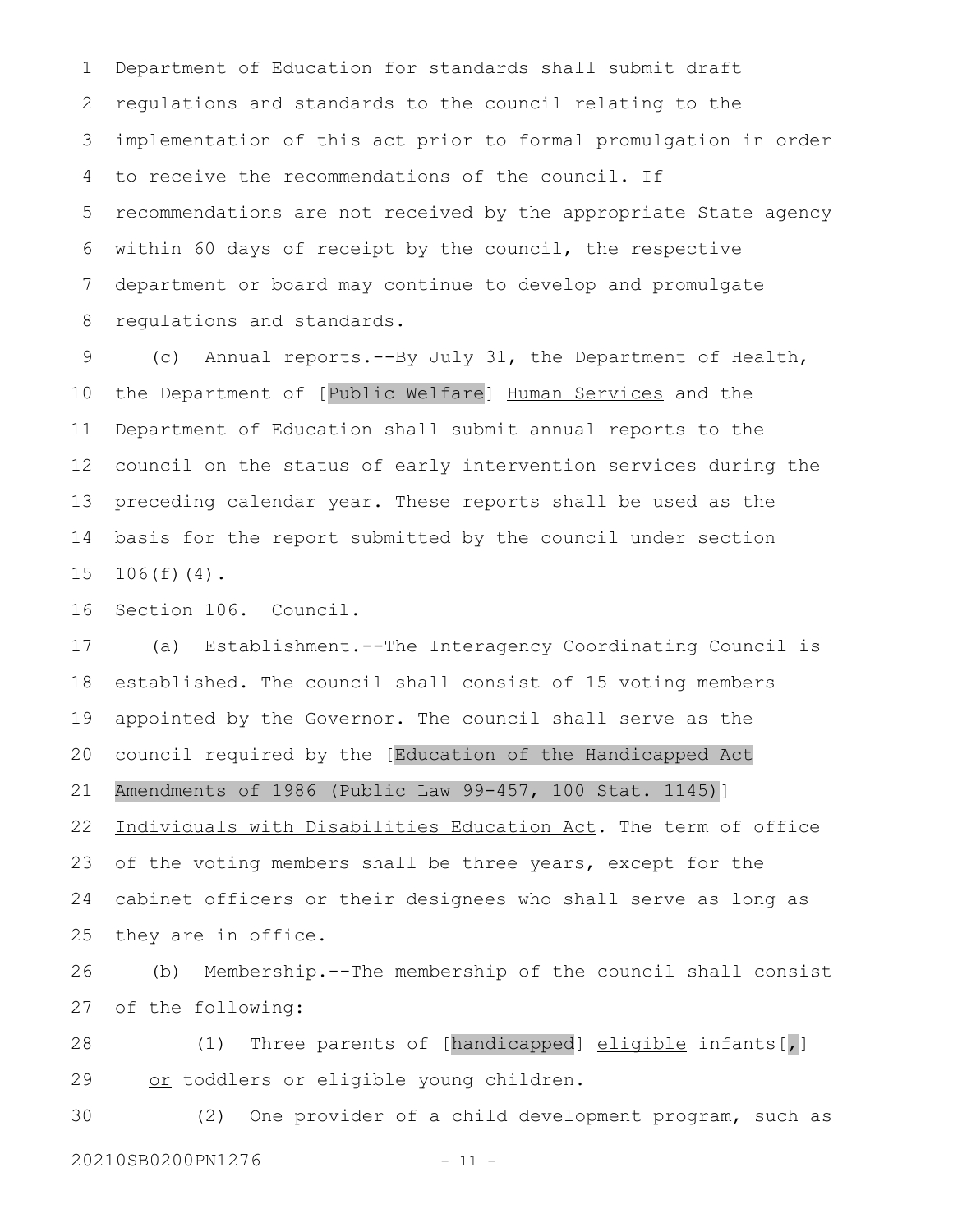Head Start. 1

(3) One parent of a child who has received early intervention services and is now beyond six years of age. (4) Three providers of early intervention services, including one school district provider, one intermediate unit provider and one private provider. (5) One member from the General Assembly. (6) One representative of the American Academy of Pediatrics. (7) One county mental [health/mental retardation] health and developmental services administrator or designee. (8) One individual involved in personnel preparation. (9) The Secretary of Education or a designee. (10) The Secretary of [Public Welfare] Human Services or a designee. (11) The Secretary of Health or a designee. (12) As ex officio members, who shall not have voting privileges: a representative of the Developmental Disabilities Planning Council and members appointed by the chair of the council. (c) Designees.--The designees of the cabinet officers under subsection (b) must be deputy secretaries, commissioners or bureau directors. (d) Officers.--The chair of the council shall be appointed by the Governor and must be selected from those members who are neither employees of the Commonwealth nor elected officials. (e) Committees.--The chair of the council may appoint special committees, which may include nonmembers of the council, to make recommendations to the council concerning key issues related to this act. 20210SB0200PN1276 - 12 -2 3 4 5 6 7 8 9 10 11 12 13 14 15 16 17 18 19 20 21 22 23 24 25 26 27 28 29 30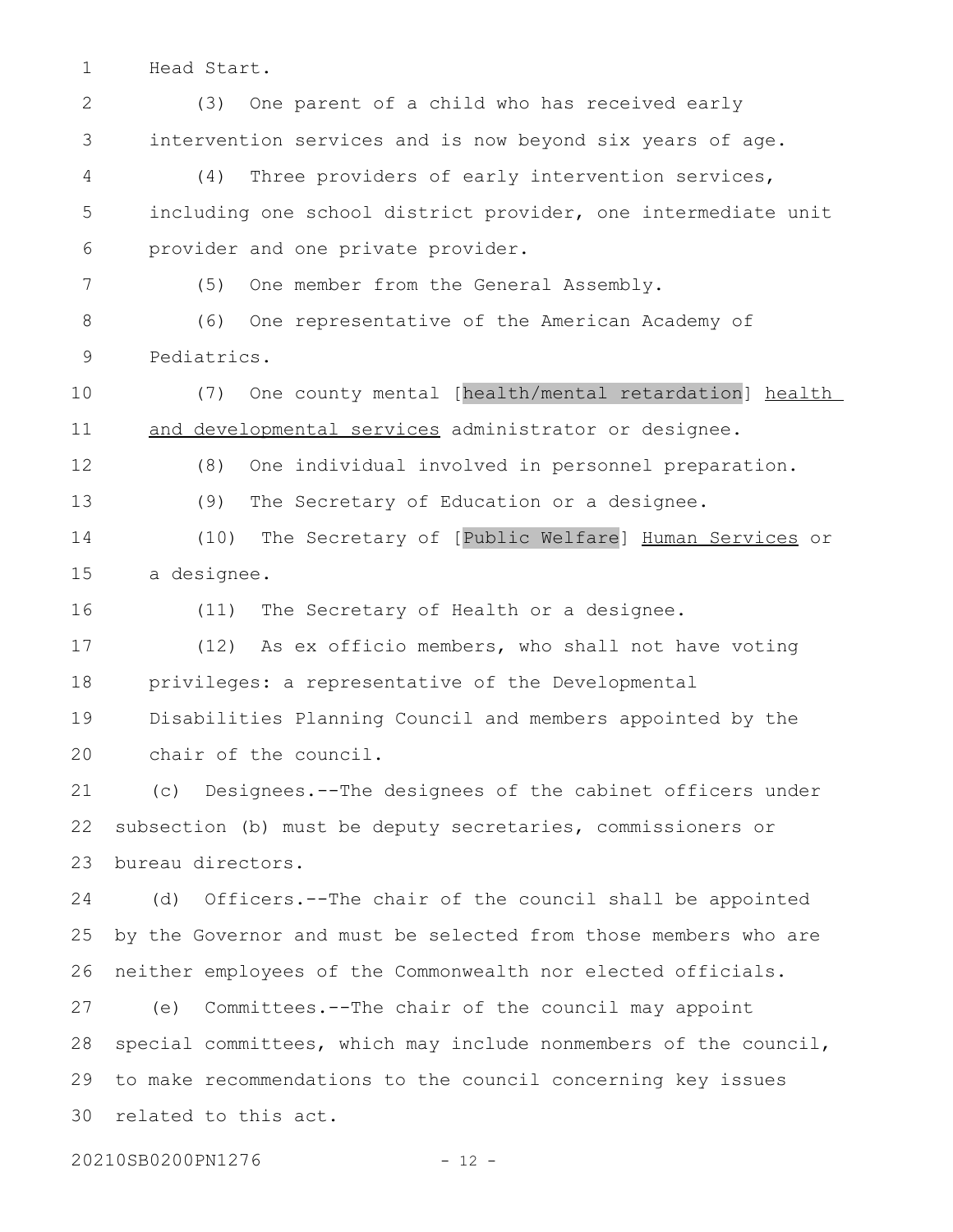(f) Powers and duties.--The council has the following powers and duties: 1 2

(1) To review and comment to the Department of Health, the Department of [Public Welfare] Human Services, the Department of Education and the State Board of Education on draft regulations and standards for the implementation and maintenance of a Statewide system of early intervention services which are in accordance with the provisions of this act and Parts B and **[**H**]** C. 3 4 5 6 7 8 9

(2) To review and comment to the appropriate legislative committees and the Independent Regulatory Review Commission on regulations and standards proposed under this act. 10 11 12

**<--**

(3) To assist and advise Commonwealth agencies in their effort to carry out the provisions of this act. This paragraph includes, but is not limited to: 13 14 15

(i) recommendations for the implementation and maintenance of a Statewide comprehensive, coordinated, multidisciplinary, interagency program, as described in Chapter 3; 16 17 18 19

(ii) suggestions regarding sources of fiscal and other support from Federal, State, local and private sources, including insurance coverage; and 20 21 22

(iii) recommendations regarding in-service training and personnel competencies. 23 24

(4) To prepare and submit, with the cooperation of the Secretary of Education, the Secretary of Health and the Secretary of [Public Welfare] Human Services, an annual report during the month of September to the Governor and the Majority and Minority Chairmen of the Education Committee of the Senate and the Education Committee of the House of 25 26 27 28 29 30

20210SB0200PN1276 - 13 -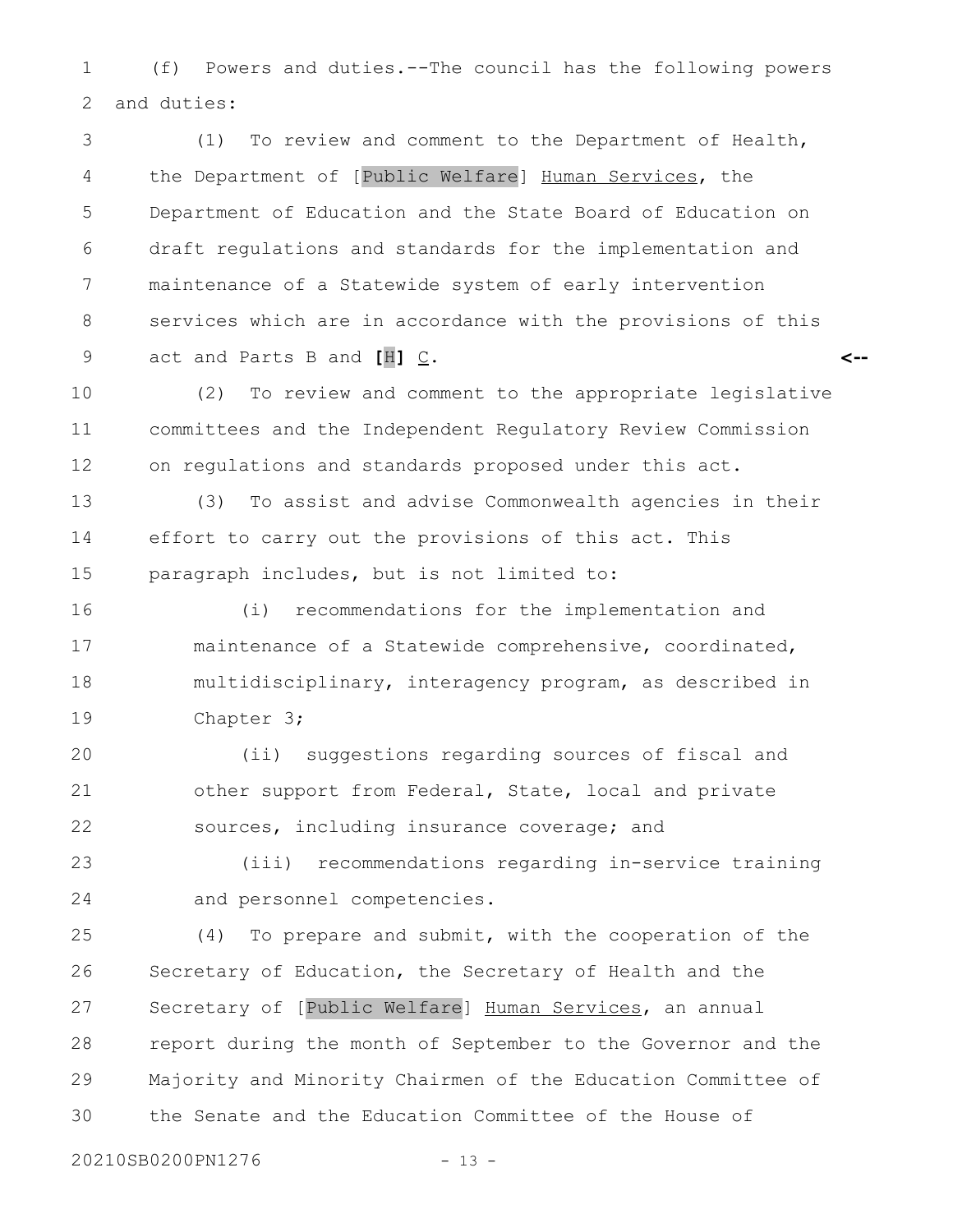Representatives. This report shall include the number of programs being provided by intermediate units, school districts and public and private providers, including Head Start; the number of children being served; the status of compliance with State regulations and standards; descriptive information on the programs; information on personnel needs; any suggested changes in State statutes and regulations governing these programs; any information the United States Secretary of Education may require; and any other information the council deems appropriate. 1 2 3 4 5 6 7 8 9 10

11

(5) To meet at least six times a year.

(6) To perform other functions required of a state's interagency coordinating council under Part  $[H] \subseteq$ . 12 13

(g) Compensation of members.--The members shall serve without compensation but shall be reimbursed for reasonable costs incurred, including costs related to child care. 14 15 16

(h) Staff.--Staff services for the council shall be provided by the Department of Health, the Department of [Public Welfare] Human Services and the Department of Education and shall include the preparation and distribution of the annual report required under subsection (f)(4). 17 18 19 20 21

Section 301. Requirements. 22

A Statewide system of coordinated, comprehensive, multidisciplinary, interagency programs shall be established and maintained by the Department of Health, the Department of [Public Welfare] Human Services and the Department of Education to provide appropriate early intervention services to all [handicapped] eligible infants[,] and toddlers and their families and to eligible young children. The system shall include the following minimum components: 23 24 25 26 27 28 29 30

20210SB0200PN1276 - 14 -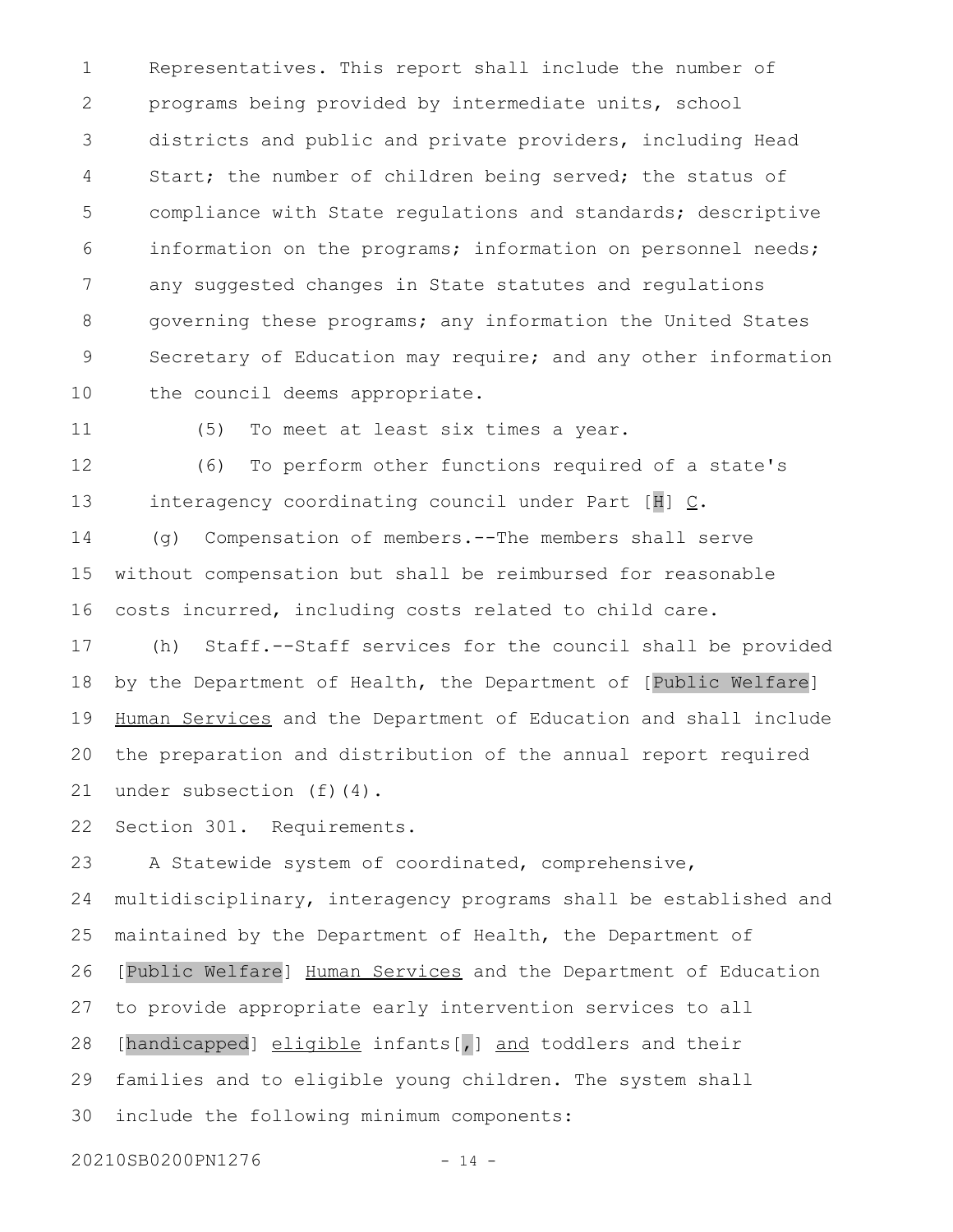(1) Compatible definitions of the term "developmental delay" shall be promulgated and adopted by the Department of [Public Welfare] Human Services, the Department of Health and the Department of Education, with review and comment of the council under section 106(f)(1). The definition shall provide for the continuity of program services and shall be used in implementing programs under this act. 1 2 3 4 5 6 7

(2) An assurance that appropriate early intervention services are available to all eligible [handicapped]  $\underline{\text{eligible}}$ <-infants[,] and toddlers and their families by September 1, 1991, and to all eligible young children by July 1, 1991. 8 9 10 11

(3) A timely, comprehensive, multidisciplinary evaluation of the functioning of each [handicapped] eligible infant[, ] and toddler and eligible young child and the needs of the families to assist appropriately in the development of the [handicapped] eligible infant[, ] and toddler and eligible young child. 12 13 14 15 16 17

(4) For all [handicapped] eligible infants[,] and toddlers and their families, an IFSP in accordance with Part [H]  $C$ , including case management services in accordance with the service plan. 18 19 20 21

(5) For each eligible young child, an IEP in accordance with Part B. 22 23

(6) A comprehensive child-find system, including a system for making referrals to service providers that includes timelines and provides for the participation by primary referral sources. 24 25 26 27

(7) A public awareness program focusing on early identification of [handicapped] eligible infants[,] and toddlers and eligible young children. 28 29 30

20210SB0200PN1276 - 15 -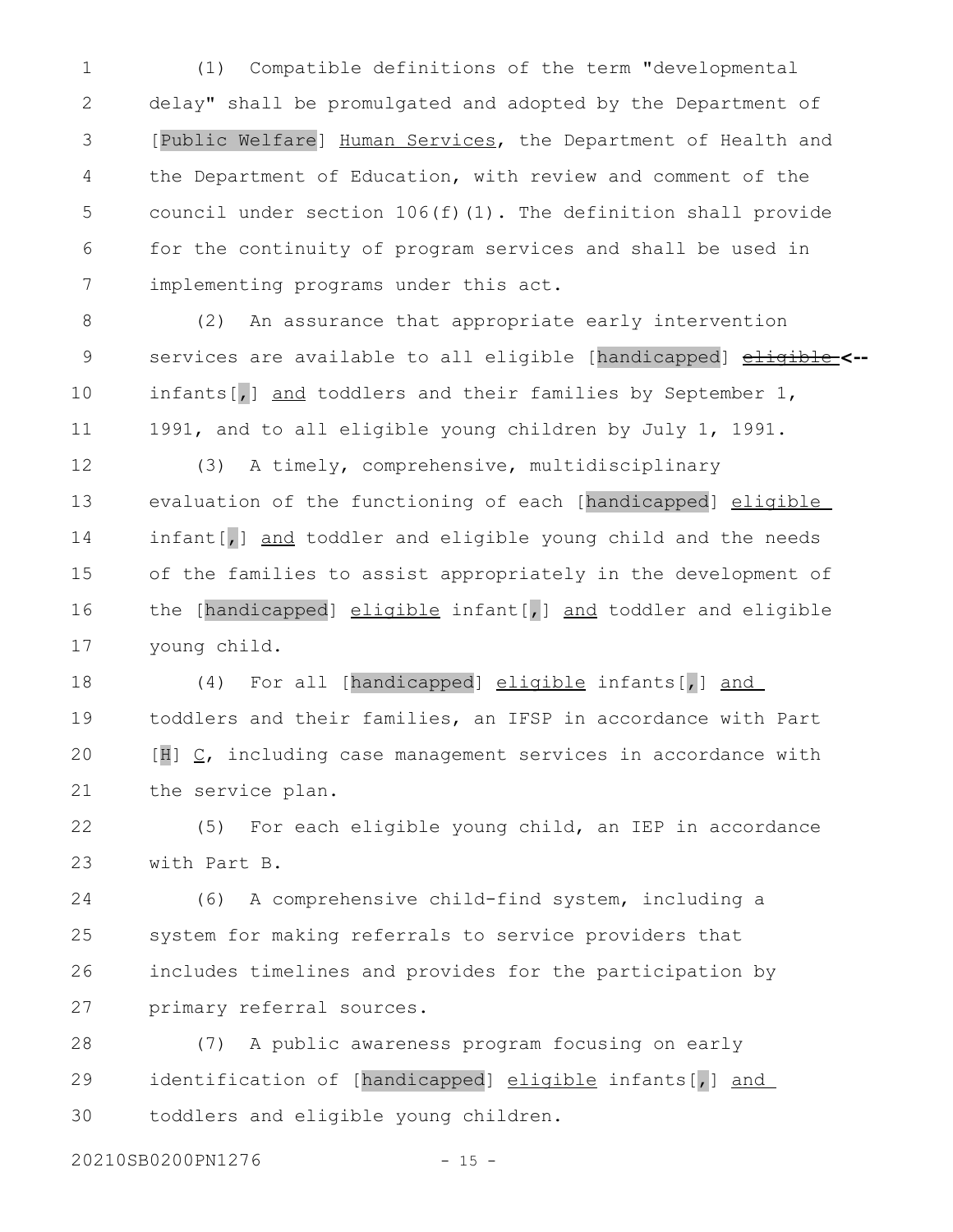(8) A central directory, which includes early intervention services, resources and experts available in this Commonwealth and research and demonstration projects being conducted in this Commonwealth. 1 2 3 4

(9) A comprehensive system of personnel development and policies and procedures relating to the establishment and maintenance of standards to ensure that personnel necessary to carry out this act are appropriately and adequately prepared and trained. 5 6 7 8 9

(10) A procedure for securing timely reimbursement of funds. 10 11

(11) Procedural safeguards with respect to programs under this act. 12 13

(12) A system for compiling data on the numbers of [handicapped] eligible infants[,] and toddlers and their families and eligible young children in need of appropriate early intervention services; the number of eligible infants[,] and toddlers and their families and eligible young children served; and the types of services provided. 14 15 16 17 18 19

(13) A system of program standards evaluation and compliance. 20 21

(14) An exit criteria, which provides procedures for a child to exit from early intervention services. This exit plan must address both the needs of the child who has attained age of beginners as well as the child who, at any age between birth and age of beginners, no longer meets the eligibility criteria. If a child has been successful in obtaining age-appropriate behavior and abilities, the fact that the child participated in early intervention services may not be communicated to the school district unless the 22 23 24 25 26 27 28 29 30

20210SB0200PN1276 - 16 -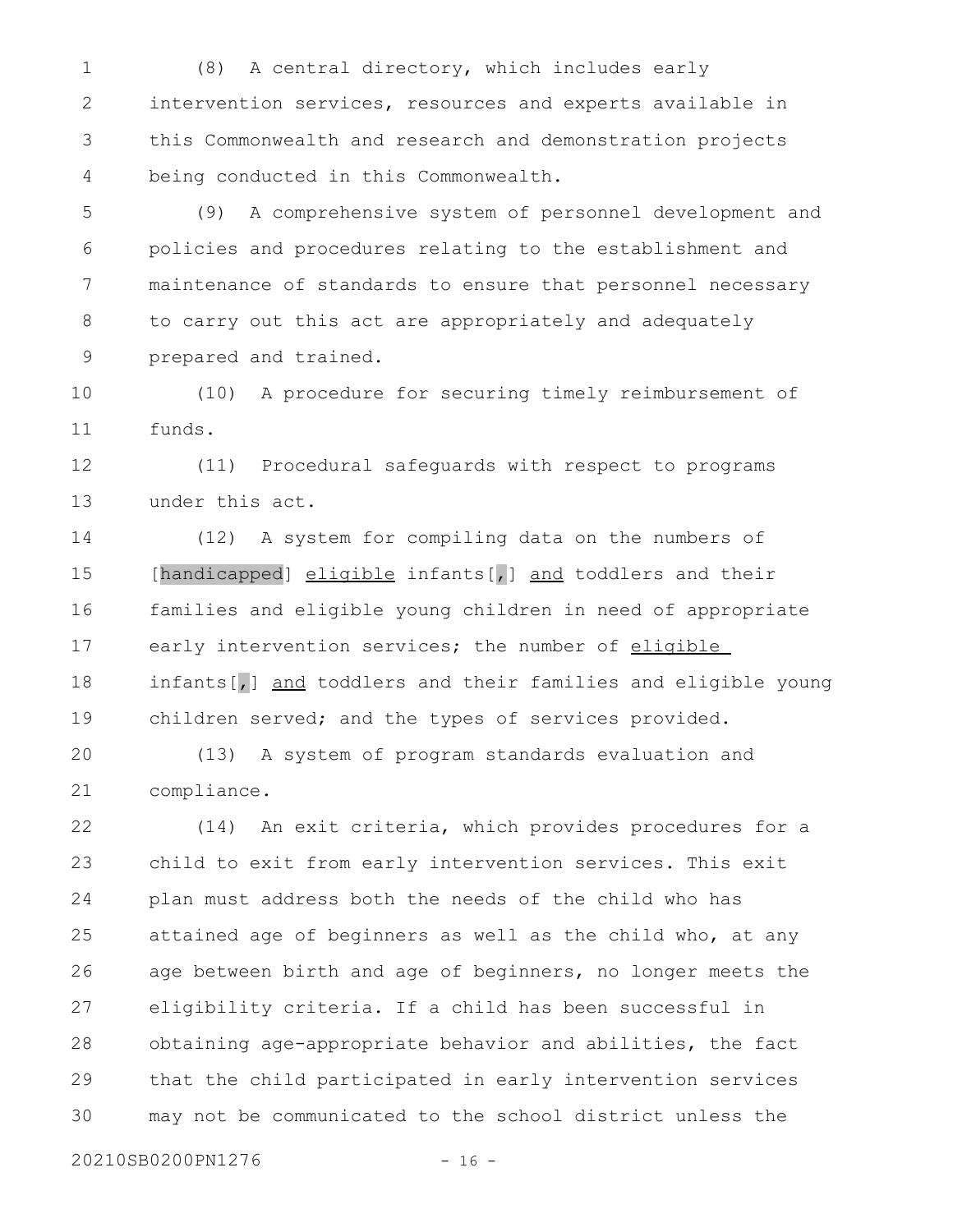parent so chooses, nor may it be considered as a rationale for placement in public school age special education classes. If the child does not meet exit criteria and the child's IEP or IFSP demonstrates that the child will benefit from services which can be provided only through special education, nothing in this act shall prevent that placement. In either case, transition services shall be provided to the child and the child's parents. 1 2 3 4 5 6 7 8

(15) A system for the provision of services to children from birth to age two, inclusive, which are in compliance with Part [H] C. 9 10 11

(16) A system for the provision of services to children three years of age to age of beginners which is in compliance with Part B, this act and regulations and standards. Section 302. Program regulations and standards. 12 13 14 15

(a) [Public Welfare] Human Services.--The Department of [Public Welfare] Human Services shall define and address the following issues in developing regulations: 16 17 18

(1) Methods for locating and identifying eligible children. 19 20

(2) Criteria for eligible programs. 21

(3) Contracting guidelines. 22

(4) Personnel qualifications and a system of preservice and in-service training. 23 24

(5) Early intervention services. 25

(6) Procedural safeguards. 26

(7) Appropriate placement, including the least restrictive environment. 27 28

(8) A system of quality assurance, including evaluation of the developmental appropriateness; quality and 29 30

20210SB0200PN1276 - 17 -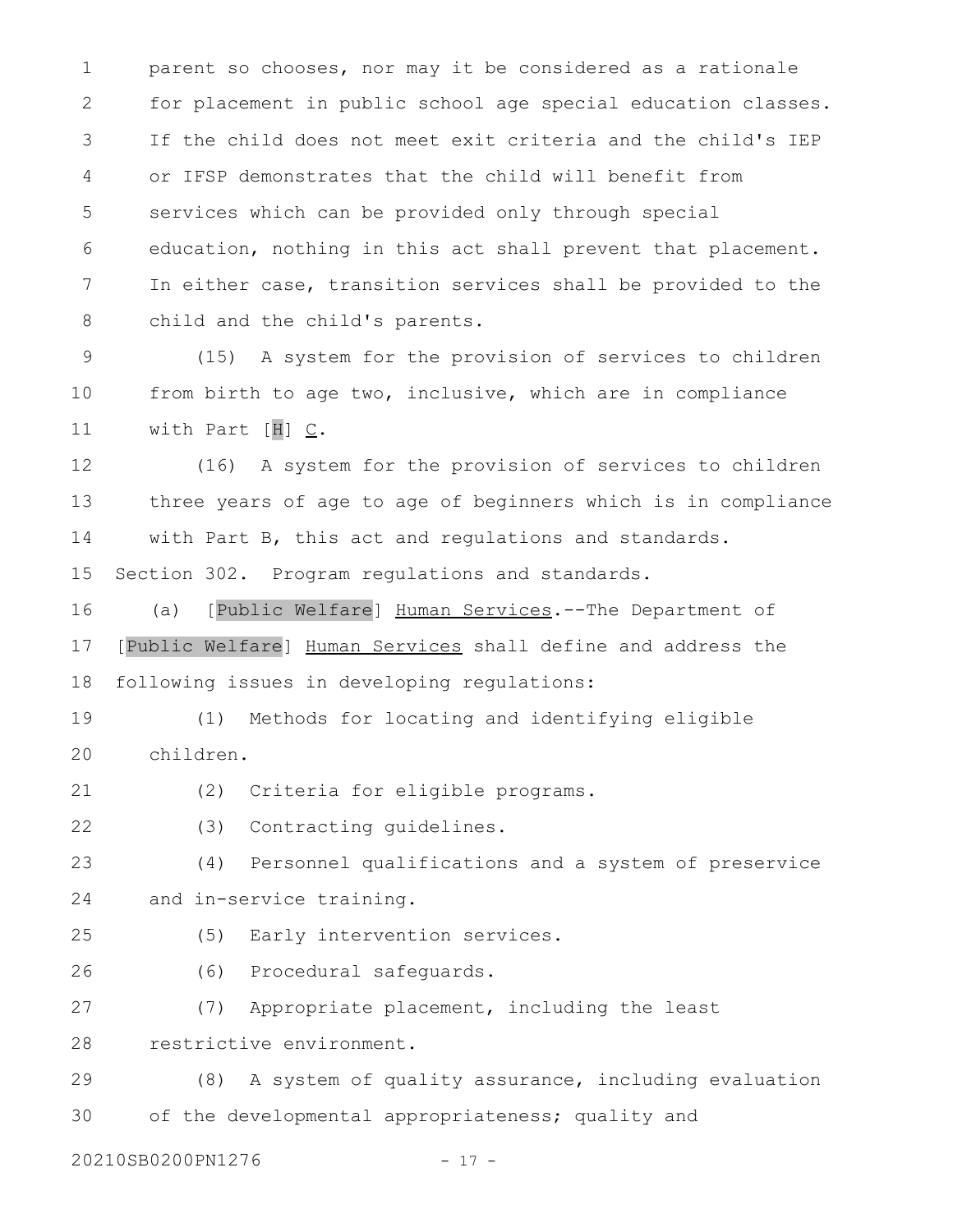effectiveness of programs; assurance of compliance with program standards; and provision of assistance to assure compliance. 1 2 3

(9) Data collection and confidentiality. (10) Interagency cooperation at the State and local level through the State interagency agreement and local interagency agreements. 5 6 7

(11) Content and development of IFSP's.

(12) Any other issues which are required under this act and Part  $[H] \subseteq$ . 9 10

\* \* \* 11

4

8

Section 303. Administration by Department of [Public Welfare] Human Services. 12 13

(a) Assistance to counties.--From the sum appropriated to the Department of [Public Welfare] Human Services for the purposes of this act, the department shall distribute funds to the county mental health and **[**mental retardation**]** DEVELOPMENTAL **<--** PROGRAMS OR INTELLECTUAL DISABILITY offices, under section 509 of the act of October 20, 1966 (3rd Sp.Sess., P.L.96, No.6), known as the Mental Health and [Mental Retardation] Intellectual Disability Act of 1966, for the provision of early intervention services to children from birth to age two, inclusive. The county offices may meet their obligation to assure appropriate early intervention services to all eligible children through contracts with public or private agencies that meet the requirements of the regulations and program standards developed under this act. The county offices shall assure annually that the service providers receiving funds are in compliance with the Commonwealth's regulations and standards. 14 15 16 17 18 19 20 21 22 23 24 25 26 27 28 29

(b) Federal benefits.--Nothing in this act shall preclude 20210SB0200PN1276 - 18 -30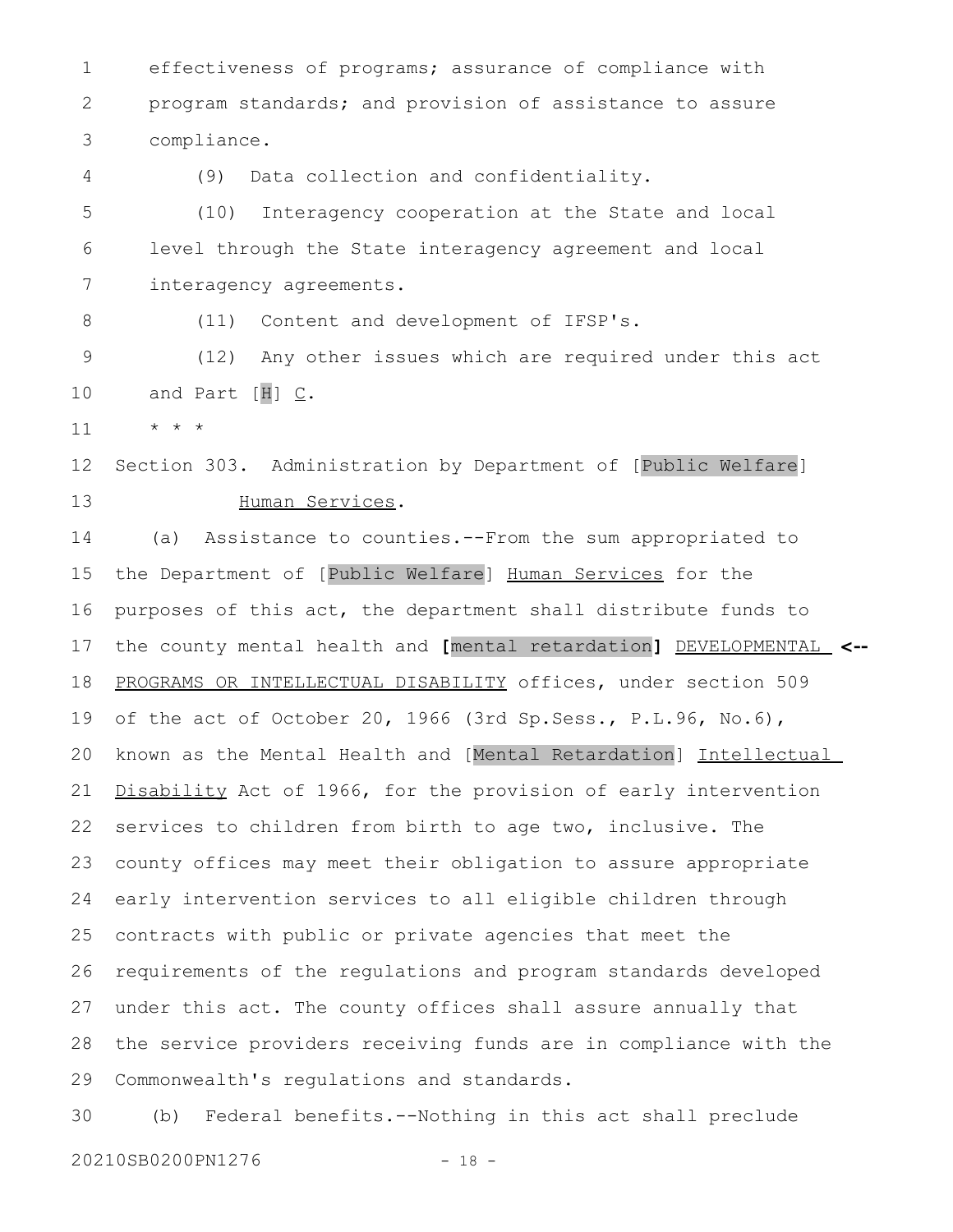medical or other assistance available under Title V or XIX of the Social Security Act (Public Law 74-271, 42 U.S.C. § 701 et seq. or § 1396 et seq.) or any other benefits available under Federal law. 1 2 3 4

(c) Education.--In order to facilitate the transfer of responsibility for eligible children from the Department of [Public Welfare] Human Services to the Department of Education at one time each year, consistent with the beginning of the school year, the Secretary of [Public Welfare] Human Services may delegate responsibility for serving certain children under three years of age to the Department of Education and may accept a delegation of responsibility from the Secretary of Education under section 304(c) to serve certain children over the age of three. 5 6 7 8 9 10 11 12 13 14

(d) Use of funds.--From the sum of State funds appropriated by the General Assembly to the Department of [Public Welfare] Human Services for this act, the department shall use 2% to 4% of the appropriation for personnel training and program technical assistance. 15 16 17 18 19

Section 304. Administration by Department of Education. \* \* \* 20 21

(c) [Public welfare] Human Services.--The Secretary of Education shall provide for the transition of eligible children, including **[**handicapped**]** ELIGIBLE infants and toddlers, who, prior to their third birthday, received services under Part [H] C. The Secretary of Education is authorized to accept responsibility pursuant to delegation from the Secretary of [Public Welfare] Human Services under section 303(c) for providing early intervention services to children less than three years of age. The Secretary of Education is authorized to **<--** 22 23 24 25 26 27 28 29 30

20210SB0200PN1276 - 19 -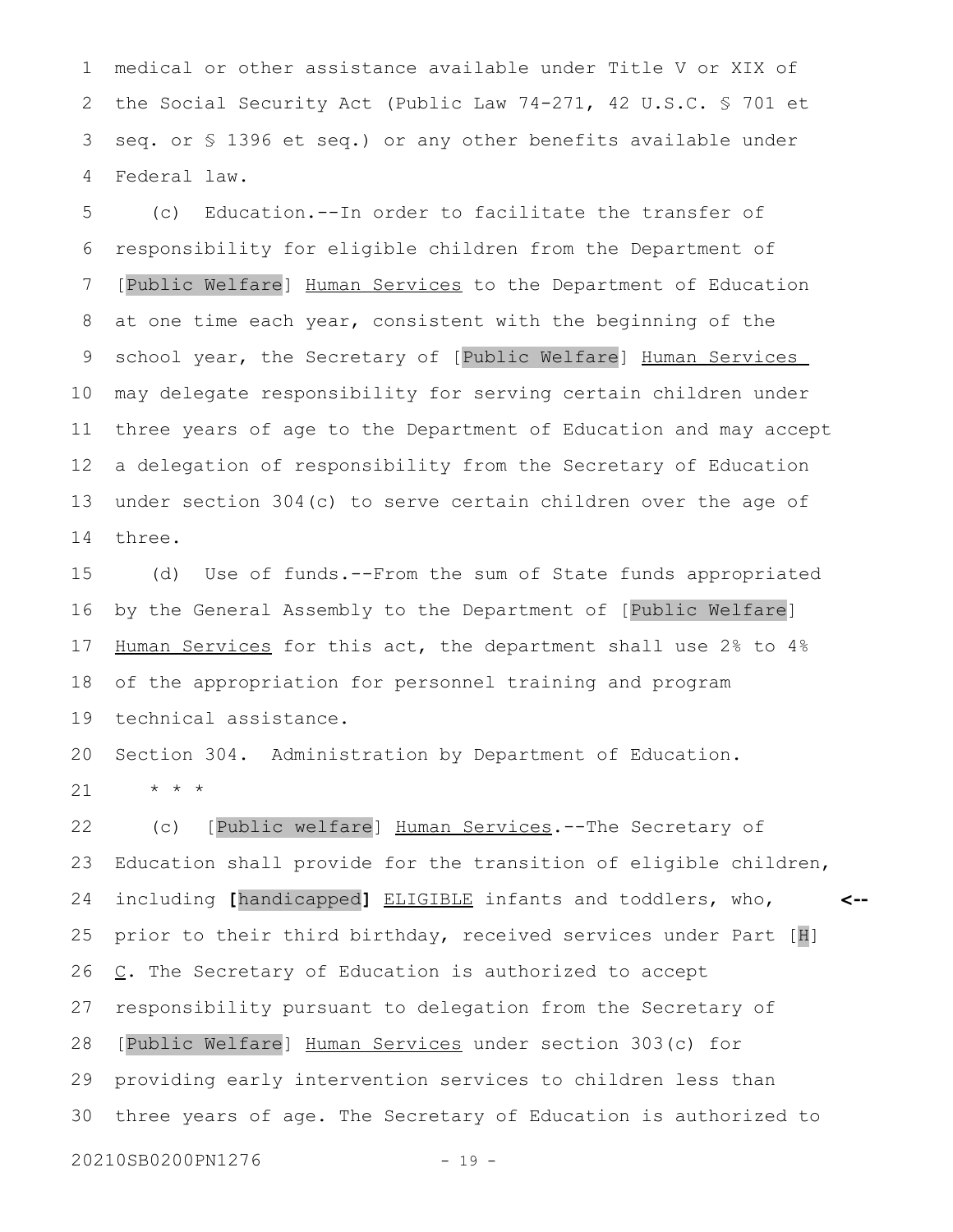delegate responsibility to the Secretary of [Public Welfare] Human Services for providing services for certain children over the age of three. 1 2 3

\* \* \* 4

Section 305. Child identification, assessment and tracking system. 5 6

(a) Development of system.--The Department of [Public Welfare] Human Services, the Department of Education and the Department of Health shall develop a Statewide system for eligible child identification, assessment and tracking. This system shall be developed and coordinated by the agencies to assure that the system is compatible with the child-find system as required by Part B. 7 8 9 10 11 12 13

(b) At-risk children.--For the purposes of child identification, assessment and tracking for infants and toddlers, the Department of [Public Welfare] Human Services shall establish, by regulation, population groups to be included in these activities. The population groups shall include, but not be limited to, children whose birth weight is under 1,500 grams; children cared for in neonatal intensive care units of hospitals; children born to chemically dependent mothers and referred by a physician, health care provider or parent; children who are seriously abused or neglected, as substantiated and referred by the county children and youth agency under [the act of November 26, 1975 (P.L.438, No.124), known as the Child Protective Services Law] 23 Pa.C.S. Ch. 63 (relating to child protective services); children with confirmed dangerous levels of lead poisoning as set by the Department of Health; [and] children who are homeless[.] ; and children born to mothers who **<-** are high risk for postpartum depression and referred by a 14 15 16 17 18 19 20 21 22 23 24 25 26 27 28 29 30

20210SB0200PN1276 - 20 -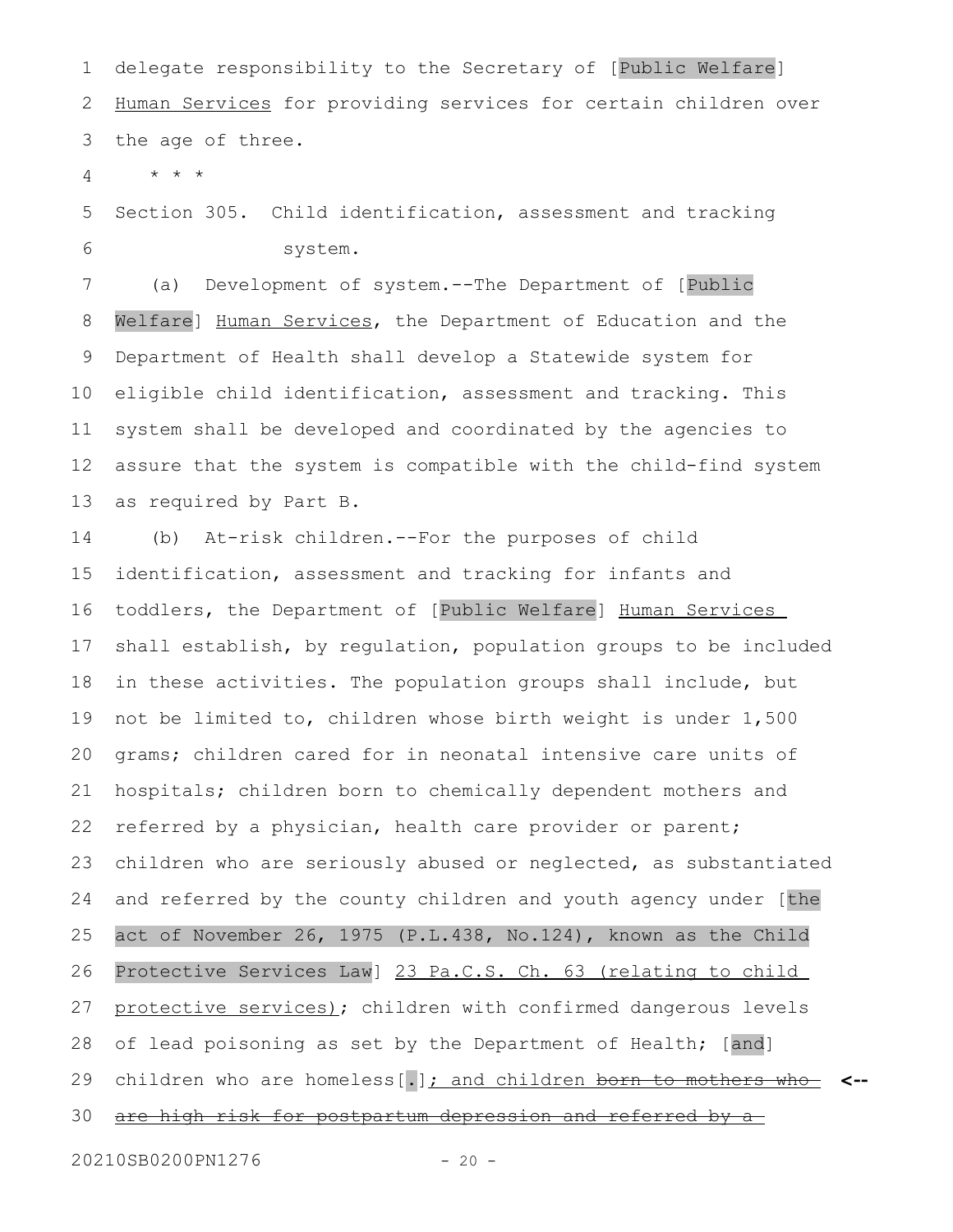physician, health care provider or parent. WHO HAVE A PARENT WHO 1 **<--** IS EITHER HIGH RISK FOR OR IS DIAGNOSED AS HAVING POSTPARTUM DEPRESSION AND WHO ARE REFERRED BY A PHYSICIAN, HEALTH CARE PROVIDER OR PARENT. The Department of [Public Welfare] Human Services may establish other population groups by regulation as it deems necessary. (c) Components of system.--The system shall include, but need not be limited to, the provision of the following activities and services: (1) The identification of eligible children and referral to early intervention services as soon after birth as possible. (2) Referral services for families of eligible children. (3) Continuing assessment of at-risk children from birth through age of beginners. (4) A description of agencies providing early intervention services and the services provided by each agency. (5) Pertinent information regarding the exit of the child from early intervention services. (6) The orderly transfer of the accumulated information to the appropriate provider upon the child's attainment of age of beginners, except if the child has met exit criteria contained in this act. (d) Confidentiality.--Proper measures shall be developed and implemented to assure the confidentiality of the data contained in the system. Information shall be accessed only by appropriate staff of the Department of [Public Welfare] Human Services, the Department of Education and the Department of Health, including the staff of each agency's local entities, such as county mental 20210SB0200PN1276 - 21 -2 3 4 5 6 7 8 9 10 11 12 13 14 15 16 17 18 19 20 21 22 23 24 25 26 27 28 29 30